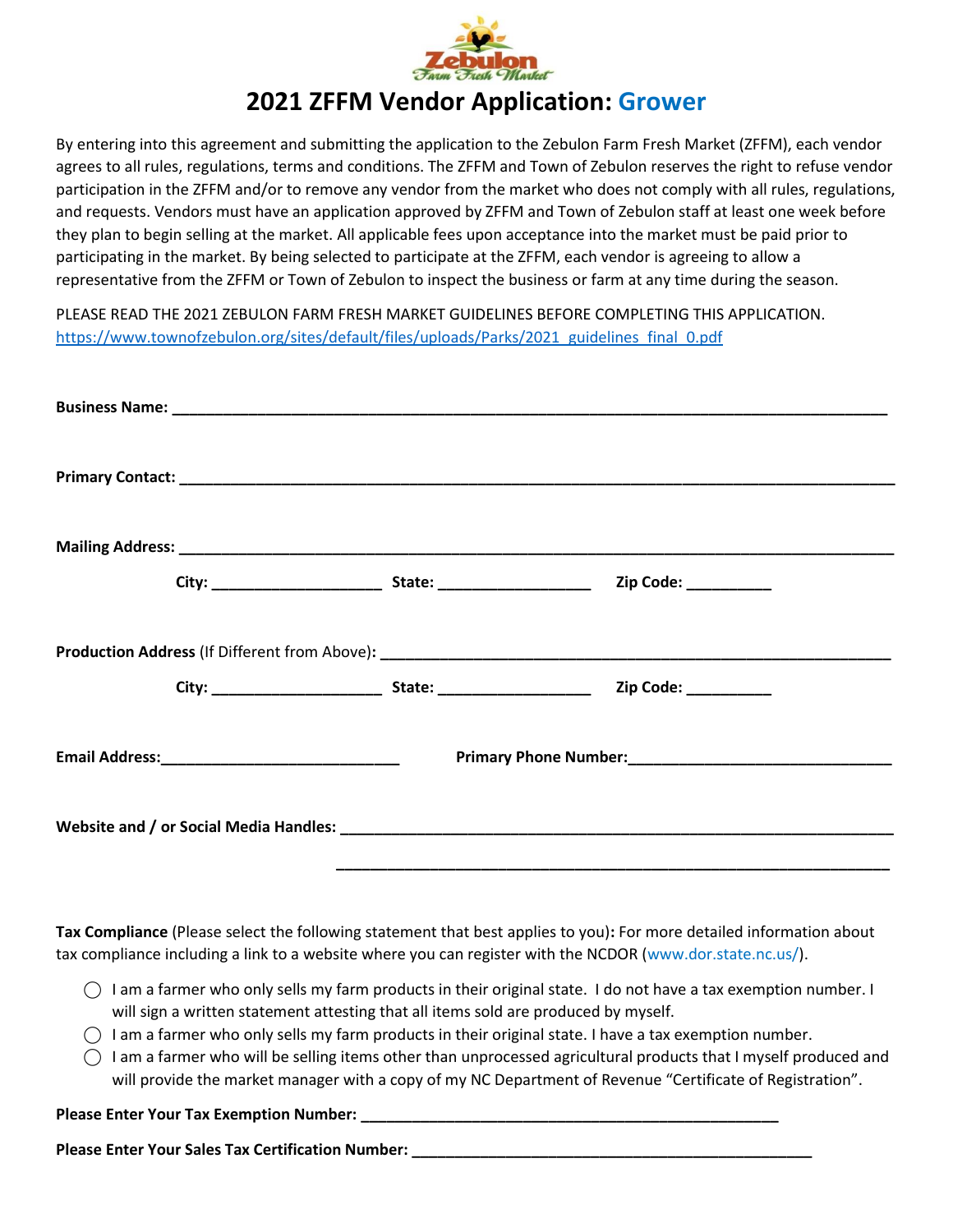**Product Categories** (Please Check All That Apply)**:** 

| Produce     | Chicken            |
|-------------|--------------------|
| Plants      | Duck               |
| Flowers     | <b>Other Meats</b> |
| Herbs       | Cheese             |
| Microgreens | Honey              |
| Beef        | Chicken Eggs       |
| Pork        | Duck Eggs          |
| Lamb        | Other:             |

**Anticipated Product Availability** (Please list products and the months you anticipate to have these products available)

**\_\_\_\_\_\_\_\_\_\_\_\_\_\_\_\_\_\_\_\_\_\_\_\_\_\_\_\_\_\_\_\_\_\_\_\_\_\_\_\_\_\_\_\_\_\_\_\_\_\_\_\_\_\_\_\_\_\_\_\_\_\_\_\_\_\_\_\_\_\_\_\_\_\_\_\_\_\_\_\_\_\_\_\_\_\_\_\_\_\_\_\_\_\_\_\_\_\_ \_\_\_\_\_\_\_\_\_\_\_\_\_\_\_\_\_\_\_\_\_\_\_\_\_\_\_\_\_\_\_\_\_\_\_\_\_\_\_\_\_\_\_\_\_\_\_\_\_\_\_\_\_\_\_\_\_\_\_\_\_\_\_\_\_\_\_\_\_\_\_\_\_\_\_\_\_\_\_\_\_\_\_\_\_\_\_\_\_\_\_\_\_\_\_\_\_\_ \_\_\_\_\_\_\_\_\_\_\_\_\_\_\_\_\_\_\_\_\_\_\_\_\_\_\_\_\_\_\_\_\_\_\_\_\_\_\_\_\_\_\_\_\_\_\_\_\_\_\_\_\_\_\_\_\_\_\_\_\_\_\_\_\_\_\_\_\_\_\_\_\_\_\_\_\_\_\_\_\_\_\_\_\_\_\_\_\_\_\_\_\_\_\_\_\_\_ \_\_\_\_\_\_\_\_\_\_\_\_\_\_\_\_\_\_\_\_\_\_\_\_\_\_\_\_\_\_\_\_\_\_\_\_\_\_\_\_\_\_\_\_\_\_\_\_\_\_\_\_\_\_\_\_\_\_\_\_\_\_\_\_\_\_\_\_\_\_\_\_\_\_\_\_\_\_\_\_\_\_\_\_\_\_\_\_\_\_\_\_\_\_\_\_\_\_ \_\_\_\_\_\_\_\_\_\_\_\_\_\_\_\_\_\_\_\_\_\_\_\_\_\_\_\_\_\_\_\_\_\_\_\_\_\_\_\_\_\_\_\_\_\_\_\_\_\_\_\_\_\_\_\_\_\_\_\_\_\_\_\_\_\_\_\_\_\_\_\_\_\_\_\_\_\_\_\_\_\_\_\_\_\_\_\_\_\_\_\_\_\_\_\_\_\_ \_\_\_\_\_\_\_\_\_\_\_\_\_\_\_\_\_\_\_\_\_\_\_\_\_\_\_\_\_\_\_\_\_\_\_\_\_\_\_\_\_\_\_\_\_\_\_\_\_\_\_\_\_\_\_\_\_\_\_\_\_\_\_\_\_\_\_\_\_\_\_\_\_\_\_\_\_\_\_\_\_\_\_\_\_\_\_\_\_\_\_\_\_\_\_\_\_\_ \_\_\_\_\_\_\_\_\_\_\_\_\_\_\_\_\_\_\_\_\_\_\_\_\_\_\_\_\_\_\_\_\_\_\_\_\_\_\_\_\_\_\_\_\_\_\_\_\_\_\_\_\_\_\_\_\_\_\_\_\_\_\_\_\_\_\_\_\_\_\_\_\_\_\_\_\_\_\_\_\_\_\_\_\_\_\_\_\_\_\_\_\_\_\_\_\_\_**

**Payment Information** (Please Check One of The Following)**:**

- ⃝ Full Season: 24 Days (Every Saturday in the Regular Season and every Weeknight Pop-Up Market) \$100.00
- $\bigcirc$  Half Season: 12 Days (9 Saturdays in the Regular Season and 3 Weeknight Pop-Up Markets) \$65.00
- ⃝ Partial Season: 6 Days (4 Saturdays in the Regular Season and 2 Weeknight Pop-Up Markets) \$45.00
- ⃝ Single Market Day: 1 Day (One Saturday in the Regular Season or One Weeknight Pop-Up Market) \$10.00

**Additional Fees and Payments** (Both tent rentals and additional booth spaces are on a first come first serve basis. Should they be available on the days you have requested **the Market Manager will confirm the dates and send an invoice for the additional fees.** All fees must be paid before vending at the ZFFM.)

|  | ◯ Tent Rental Per Day (Will not exceed \$100.00) - \$10.00 |  |                                                                                                                                                                                                                                                                                                                                    | Number of Days Needed: |  |
|--|------------------------------------------------------------|--|------------------------------------------------------------------------------------------------------------------------------------------------------------------------------------------------------------------------------------------------------------------------------------------------------------------------------------|------------------------|--|
|  | $\sim$ $\sim$ $\sim$ $\sim$ $\sim$ $\sim$ $\sim$           |  | $\mathbf{1}$ $\mathbf{1}$ $\mathbf{2}$ $\mathbf{3}$ $\mathbf{3}$ $\mathbf{4}$ $\mathbf{5}$ $\mathbf{5}$ $\mathbf{5}$ $\mathbf{6}$ $\mathbf{5}$ $\mathbf{6}$ $\mathbf{6}$ $\mathbf{7}$ $\mathbf{8}$ $\mathbf{8}$ $\mathbf{8}$ $\mathbf{8}$ $\mathbf{8}$ $\mathbf{8}$ $\mathbf{8}$ $\mathbf{8}$ $\mathbf{8}$ $\mathbf{8}$ $\mathbf{$ |                        |  |

| $\bigcirc$ Additional Booth Space Per Day (Will not exceed \$100.00) - \$5.00 | Number of Days Needed: |
|-------------------------------------------------------------------------------|------------------------|
|-------------------------------------------------------------------------------|------------------------|

 $\bigcirc$  June 5  $\bigcap$  June 12  $\bigcirc$  June 19  $\bigcirc$  June 26

**Regular Season Attendance** (Please Check Adjacent to The Saturdays That You Expect to Be in Attendance)**:**

|  | Mav |  |
|--|-----|--|
|--|-----|--|

- $\bigcap$  May 8
- $\bigcirc$  May 15
- $\bigcap$  May 22
- $\bigcirc$  May 29

**Weeknight Pop-Up Market Attendance** (Please check adjacent to the Wednesdays that you expect to be in attendance):

 $\bigcap$  April 21

 $\bigcirc$  May 19

 $\bigcirc$  June 16  $\bigcirc$  July 21

 $\bigcap$  August 18

 $\bigcirc$  August 7  $\bigcap$  August 14 ⃝ August 21 ⃝ August 28

⃝ October 20

 $\bigcirc$  September 15

 $\bigcirc$  July 10  $\bigcirc$  July 17  $\bigcirc$  July 24  $\bigcirc$  July 31